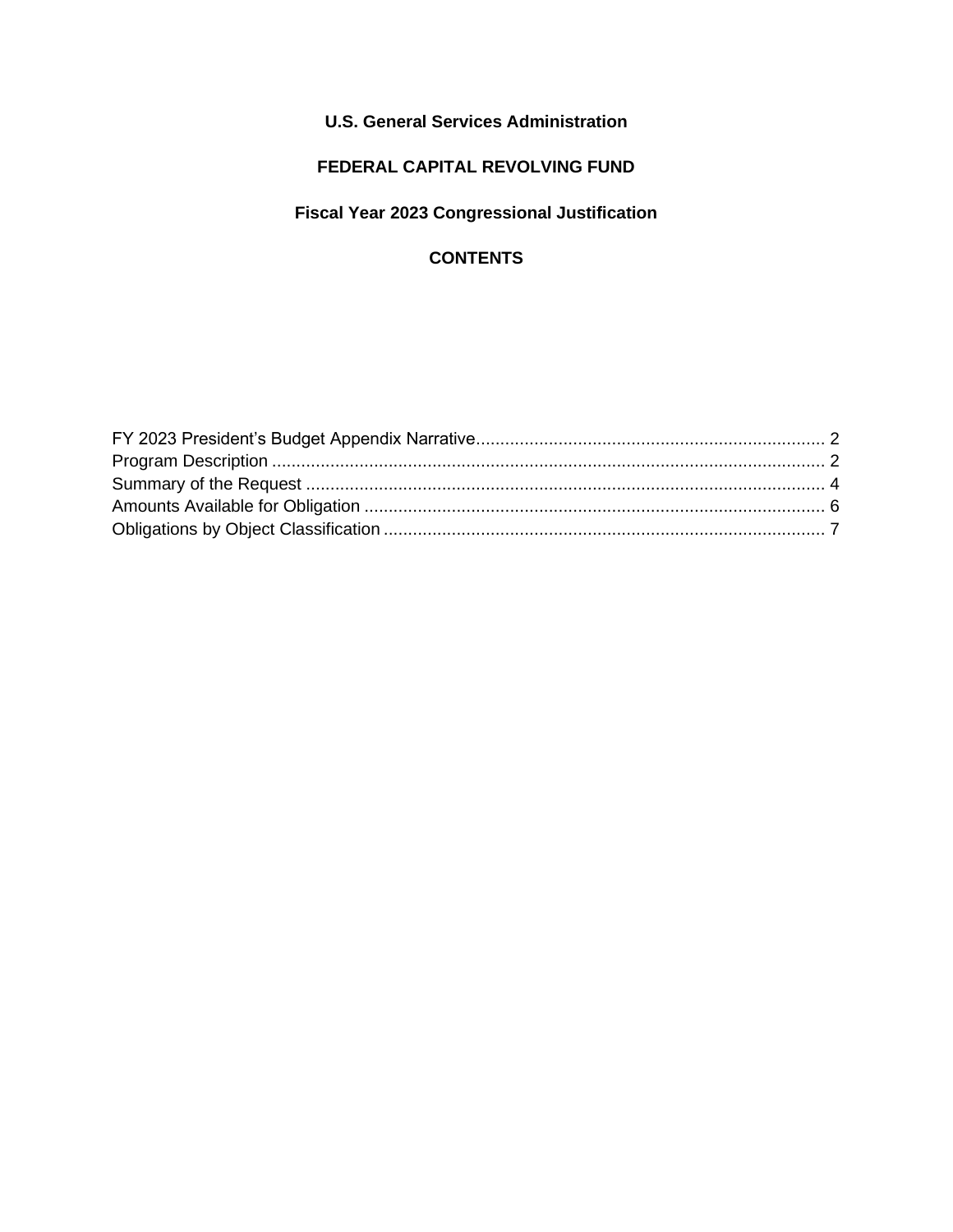#### <span id="page-1-0"></span>**FY 2023 President's Budget Appendix Narrative**

This account provides for the operation of the Federal Capital Revolving Fund (FCRF). The FCRF will finance the construction, renovation and purchase of federally owned civilian real property assets. The corpus of the FCRF is proposed as mandatory funding in the President's Budget. A detailed discussion of the FCRF can be found in the Budget Process chapter of the Analytical Perspectives volume.

In summary, the FCRF will create a mechanism that is similar to a capital investment budget, but operates within the traditional scoring rules used for the Federal budget. Upon approval in an Appropriations Act, the FCRF will transfer funds to agencies to finance large-dollar real property purchases, renovations and construction. Purchasing agencies are then required to repay the FCRF using discretionary appropriations over a period up to 15 years.

As a result, large real property assets funded through the FCRF, which would otherwise require a large spike in appropriations, will no longer compete in the same way with annual operating and programmatic expenses for the limited funding available under tight discretionary funding levels. Instead, the annual cost to the agency and appropriations bill is one fifteenth of the cost of the asset for 15 years, smoothing out the annual cost within the annual appropriations process and eliminating a spike in funding. This approach also has the benefit of allowing agencies to utilize the asset while making payments to the FCRF. Annual repayments, equal to  $1/15<sup>th</sup>$  of the asset cost, will be made from future appropriations, which will incentivize project selection based on highest mission need and return on investment, including future cost avoidance. The repayments will also replenish the FCRF so that real property can continually be replaced as needed.

#### <span id="page-1-1"></span>**Program Description**

The structure of the Federal budget and budget enforcement requirements can create hurdles to funding large-dollar capital investments. These types of investments are handled differently at the State and local government levels. Expenditures for capital investments are combined with operating expenses in the Federal unified budget. Both kinds of expenditures must compete for limited funding within the discretionary levels. Large-dollar Federal capital investments can be squeezed out in this competition, frequently forcing agency managers to make difficult decisions and turn to operating leases to meet long-term Federal requirements. These alternatives are more expensive than ownership over the long term because: (1) Treasury can always borrow at lower interest rates and (2) to avoid triggering scorekeeping and recording requirements for capital leases, agencies sign shorter-term, consecutive leases of the same space. For example, the cost of two consecutive 15-year leases for a building can result in the Government paying close to 180 percent of the fair market value of the asset – and more when taking into consideration the tenant build out costs necessary for occupancy. Alternative financing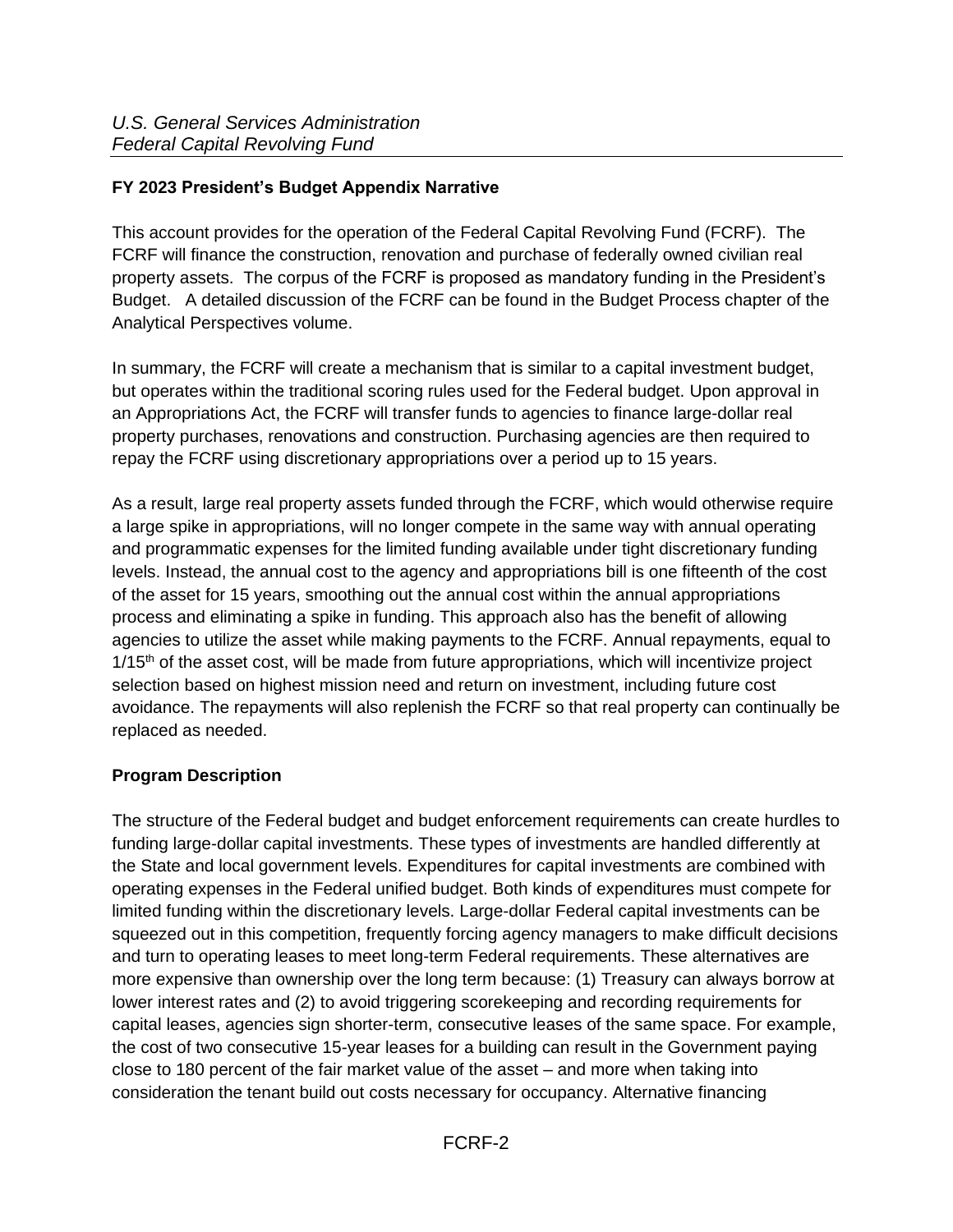proposals typically run up against scorekeeping rules and the Recording Statute (31 U.S.C. § 1501) that measure cost based on the full amount of the Government's obligations under the contract, which further constrains the ability of agency managers to meet capital needs. In contrast, State and local governments separate capital investment from operating expenses. They are able to evaluate, rank, and finance proposed capital investments in separate capital budgets, which avoids direct competition between proposed capital acquisitions and operating expenses. If capital purchases are financed by borrowing, the associated debt service is an item in the operating budget. This separation of capital spending from operating expenses works well at the State and local government levels because of conditions that do not exist at the Federal level. State and local governments are typically required to balance their operating budgets, and their ability to borrow to finance capital spending is subject to the discipline of private credit markets that impose higher interest rates for riskier investments. In addition, State and local governments tend to own capital that they finance. In contrast, Treasury debt has historically been considered a safe investment, regardless of the condition of the Federal balance sheet. Also, the bulk of Federal funding for capital investments is in the form of grants to lower levels of the Government or to private entities.

To deal with the drawbacks of the current Federal approach, the FY 2023 budget proposes funding in support of the establishment of the FCRF, which will: (1) fund large-dollar, federally owned, civilian real property capital projects that house Federal civilian employees; and (2) provide specific budget enforcement rules for the FCRF that would allow it to function, in effect, like State and local government capital investment budgets. This proposal incorporates principles that are central to the success of capital budgeting at the State and local levels—a limit on total funding for capital investment, annual decisions on the allocation of funding for capital projects, and spreading the acquisition cost in the discretionary operating budgets of agencies that purchase the assets.

The FY 2023 Budget proposes the capitalization of the FCRF with a \$5 billion mandatory appropriation, and the budget presentation scores the proposal with anticipated outlays over the 10-year window for the purposes of pay-as-you-go budget enforcement rules. Annual discretionary repayments by purchasing agencies would replenish the FCRF and would be available until expended to fund additional capital projects. Total annual capital purchases would be limited to the lower of \$2.5 billion or the balance in the FCRF, including annual repayments.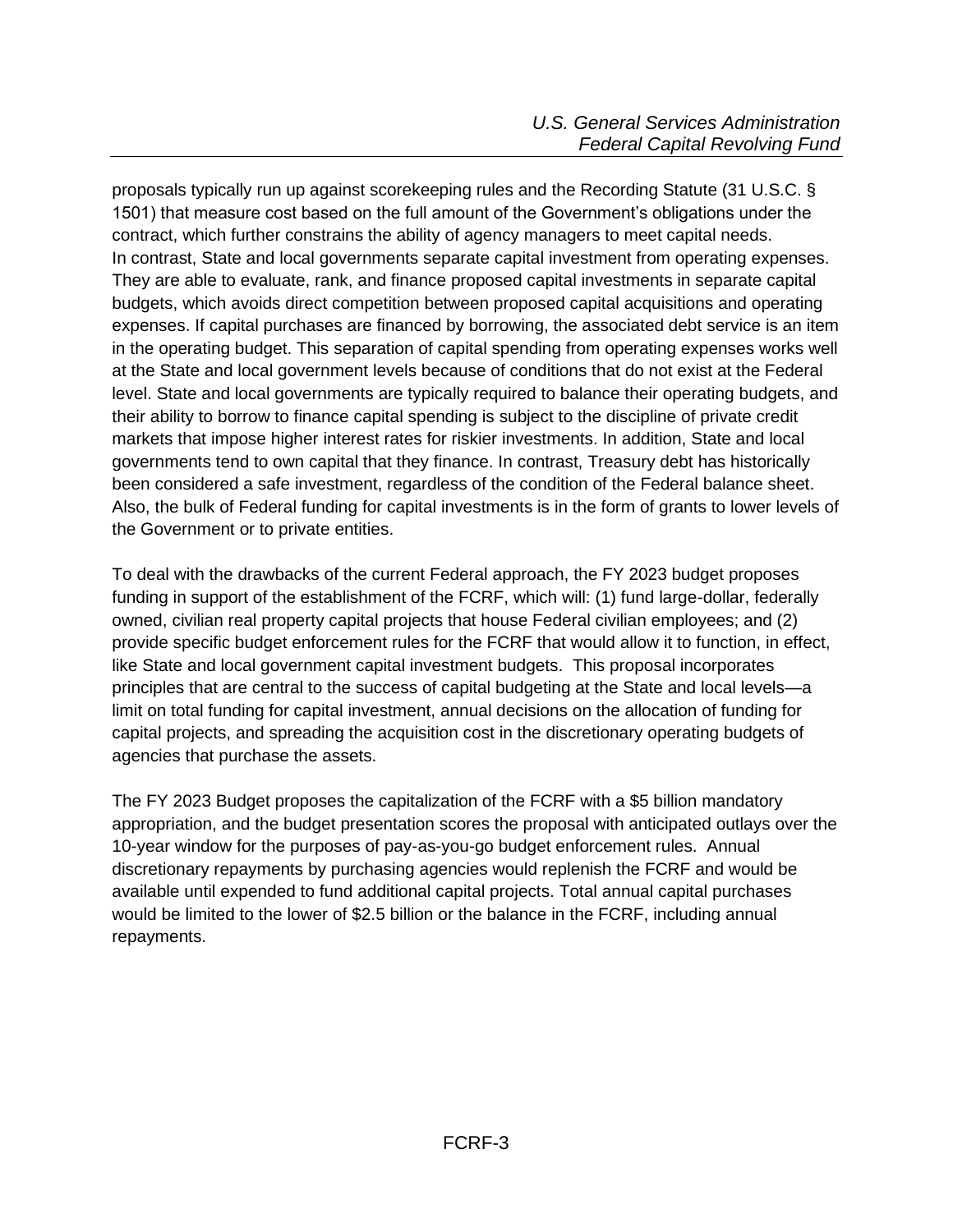### <span id="page-3-0"></span>**Summary of the Request**

The goal of this President's Budget request for the appropriation of funds in support of repayment for two inaugural projects also supports the establishment of the new FCRF within the unified budget. The FCRF will function effectively as a capital budget for investment in federally owned civilian real property and implement budget enforcement rules that exclude the upfront acquisition cost from the discretionary caps and instead charge the cost to discretionary funding over time.

In FY 2023, the budget uses the FCRF concept to fund \$1.035 billion in capital investments across the civilian Government. In accordance with the principles and design of the FCRF, the 2022 budget requests appropriations language designating the specific projects to be funded out of the FCRF, which will be housed within the U.S. General Services Administration (GSA), along with \$69 million for the first-year repayments for the two projects to the FCRF. The FCRF account requested will fund the first round of projects in 2023 and a total of \$7.85 billion worth of Federal buildings projects using the initial \$5 billion in mandatory appropriations over the 10 year horizon.

The President's FY 2023 budget includes appropriations language supporting the investment of \$1.035 billion, as well as the first of 15 annual discretionary appropriation repayments of \$69 million. This funding will be used for modernization projects for the Jacob K. Javits Federal Building in New York, New York and for the Estes Kefauver Federal Building and Annex in Nashville, Tennessee. The FCRF will provide GSA with \$735 million for the Jacob K. Javits building to upgrade the building's fire protection, life safety, and immediate critical building system infrastructure and reconfigure interior space for more efficient utilization. The FCRF will also provide GSA with \$300 million for the Estes Kefauver buildings to replace and upgrade aged building systems, infrastructure, technology and code compliance needs. Please see the Federal Buildings Fund narrative for more details on both of these projects.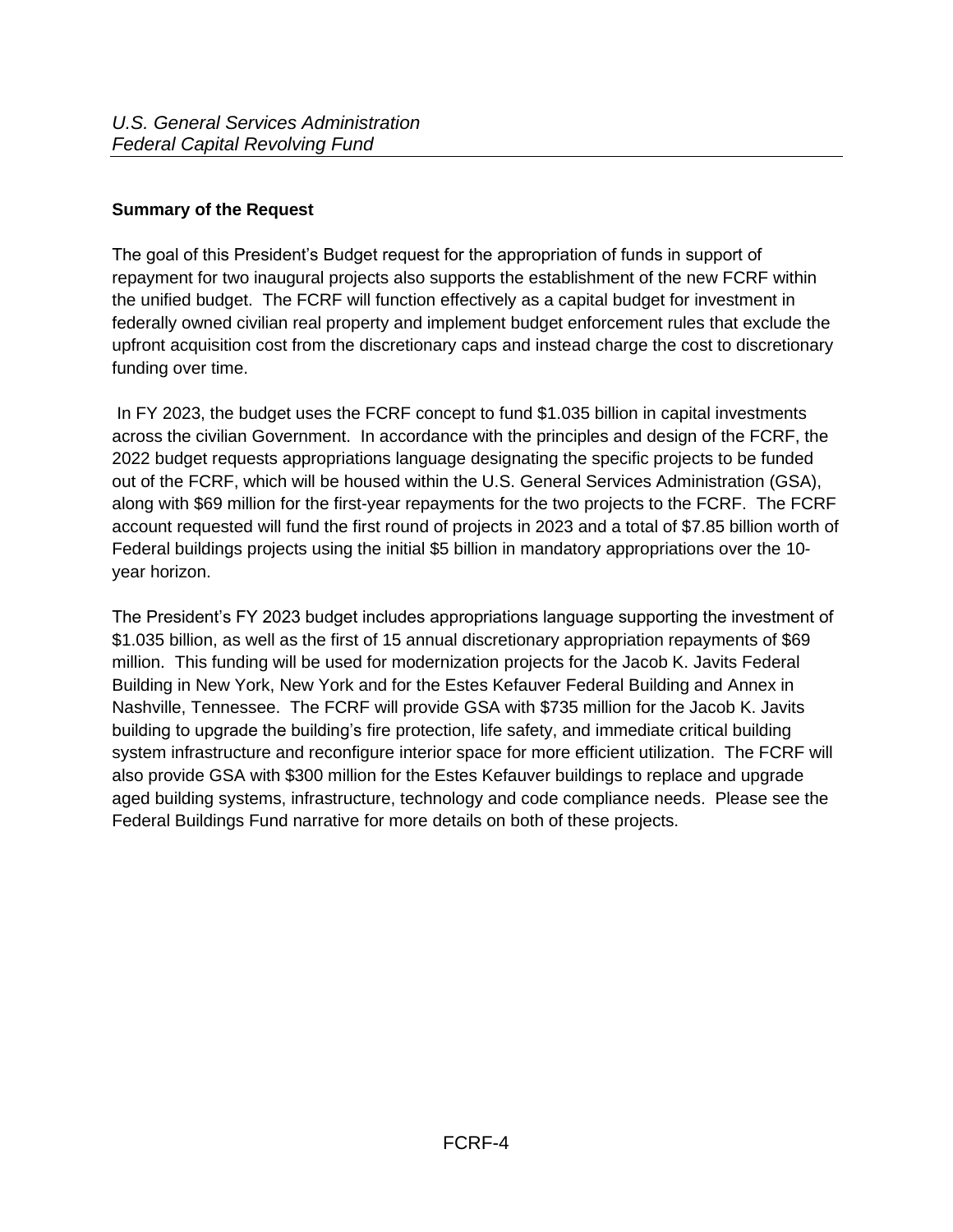#### *U.S. General Services Administration Federal Capital Revolving Fund*



For budget enforcement purposes, transfers from the FCRF to agencies to fund acquisitions and spending of those amounts by agencies would be scored as direct spending, while agencies would use discretionary appropriations to fund annual repayments to the FCRF. This allocation of cost means that the upfront cost of capital investment would be included in the budget, but the up-front expense would not have to compete with operating expenses in the annual appropriations process. The FCRF does not provide any new landholding or landmanaging authorities for Federal agencies.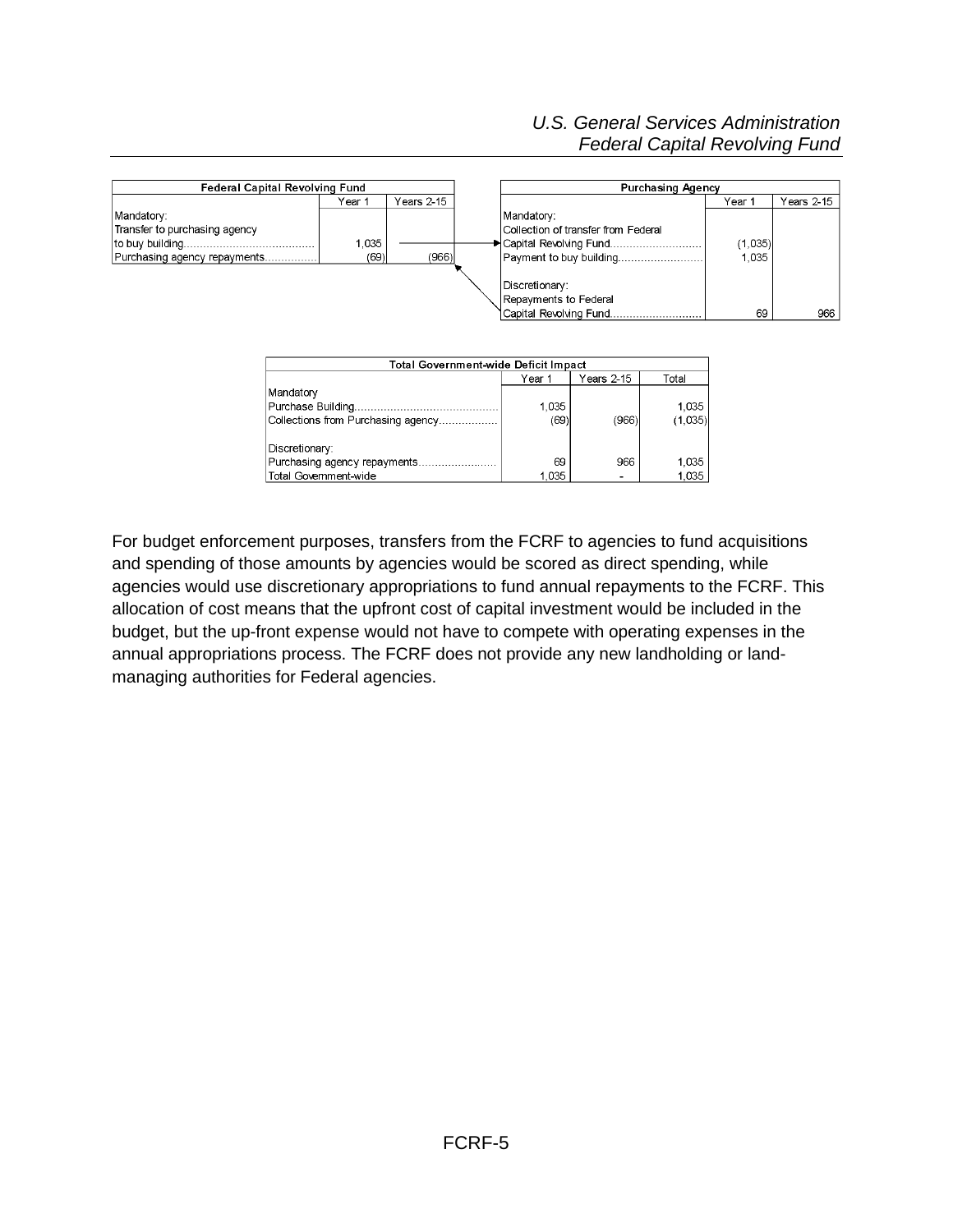# <span id="page-5-0"></span>**Amounts Available for Obligation**

(Dollars in Thousands)

|                                            | FY 2021         |  | FY 2022             |  | FY 2023 |             |  |
|--------------------------------------------|-----------------|--|---------------------|--|---------|-------------|--|
|                                            | <b>Estimate</b> |  | <b>Full Year CR</b> |  | Request |             |  |
| <b>Resources:</b>                          |                 |  |                     |  |         |             |  |
| Available from prior year                  | \$              |  | \$                  |  | \$      |             |  |
| <b>Mandatory Appropriation</b>             | \$              |  | \$                  |  | \$      | 5,000,000   |  |
| <b>Offsetting Collections</b>              | \$              |  | \$                  |  | \$      | 69,024      |  |
| <b>Total Resources Available</b>           | \$              |  | \$                  |  | \$      | 5,069,024   |  |
| <b>Obligations</b>                         |                 |  |                     |  |         |             |  |
| Transfers for Acquisition of Real Property | \$              |  | \$                  |  | \$      | 1,035,353   |  |
| Program Administration                     | \$              |  | \$                  |  | S       | 311         |  |
| <b>Total Obligations</b>                   | \$              |  | \$                  |  | \$      | 1,035,664   |  |
|                                            |                 |  |                     |  |         |             |  |
| <b>Fund Balance:</b>                       |                 |  |                     |  |         |             |  |
| <b>Total Resources Available</b>           | \$              |  | \$                  |  | \$      | 5,069,024   |  |
| <b>Total Obligations</b>                   | \$              |  | \$                  |  | \$      | (1,035,664) |  |
| <b>Fund Balance</b>                        | \$              |  | \$                  |  | \$      | 4,033,360   |  |
| <b>Net Budget Authority</b>                | \$              |  | \$                  |  | \$      | 5,000,000   |  |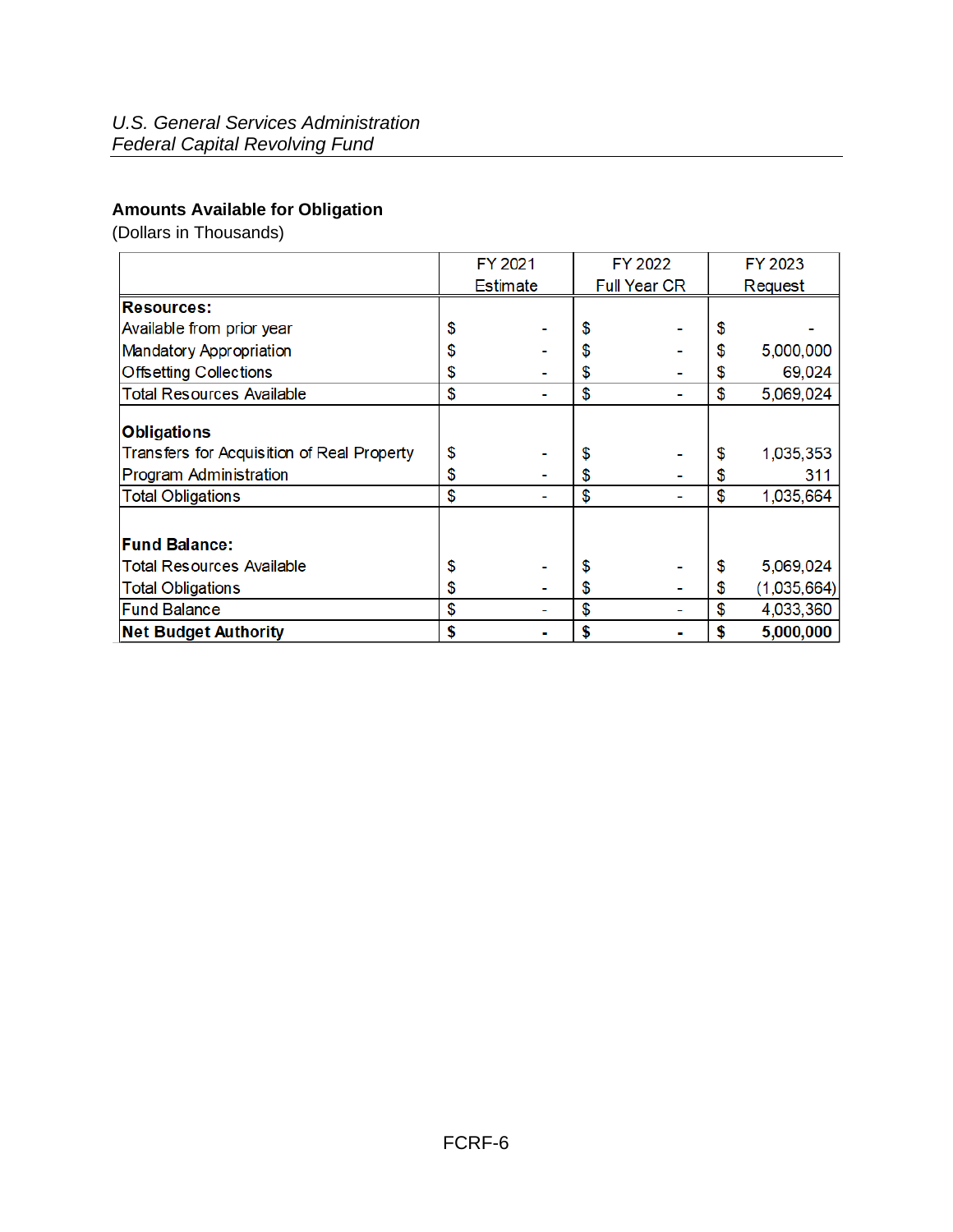#### <span id="page-6-0"></span>**Obligations by Object Classification**

(Dollars in Thousands)

|      |                                             | FY 2021<br><b>Estimate</b> |  |    | <b>FY 2022 Full</b> |    | FY 2023     |
|------|---------------------------------------------|----------------------------|--|----|---------------------|----|-------------|
|      |                                             |                            |  |    |                     |    | Year CR     |
|      |                                             |                            |  | \$ |                     | \$ |             |
| 11.3 |                                             |                            |  | \$ |                     |    |             |
| 11.5 | Other personnel compensation\$              |                            |  | \$ |                     |    |             |
| 12.1 |                                             |                            |  | \$ |                     | S  |             |
| 21.0 | Travel and transportation of persons        | \$.                        |  | \$ |                     |    |             |
| 23.1 |                                             |                            |  | \$ |                     | \$ |             |
| 23.3 |                                             |                            |  | \$ |                     |    |             |
| 24.0 |                                             | \$                         |  | \$ |                     |    |             |
| 25.1 | Advisory and assistance services\$          |                            |  | S  |                     | S  |             |
| 25.3 | Other goods & services from Federal sources | \$.                        |  | \$ |                     | \$ | 311         |
| 26.0 |                                             |                            |  | \$ |                     | S  |             |
| 31.0 |                                             |                            |  | S  |                     | S  |             |
| 32 O |                                             |                            |  | \$ |                     | \$ |             |
| 33.0 |                                             |                            |  | \$ |                     | S  |             |
| 41.0 | Grants, subsidies, and contributions        | \$.                        |  | \$ |                     | \$ |             |
| 42 O | Insurance claims and indemnities            |                            |  |    |                     |    |             |
| 43.0 | Interest and dividends                      | S                          |  | \$ |                     | S  |             |
| 44.0 |                                             | \$                         |  | \$ |                     |    |             |
| 94.0 |                                             | \$                         |  | \$ |                     |    | \$1,035,353 |
|      |                                             | S                          |  | \$ |                     |    | \$1,035,664 |
|      |                                             | <b>S</b>                   |  | \$ |                     | \$ |             |
|      |                                             |                            |  | \$ |                     |    | \$1,035,664 |